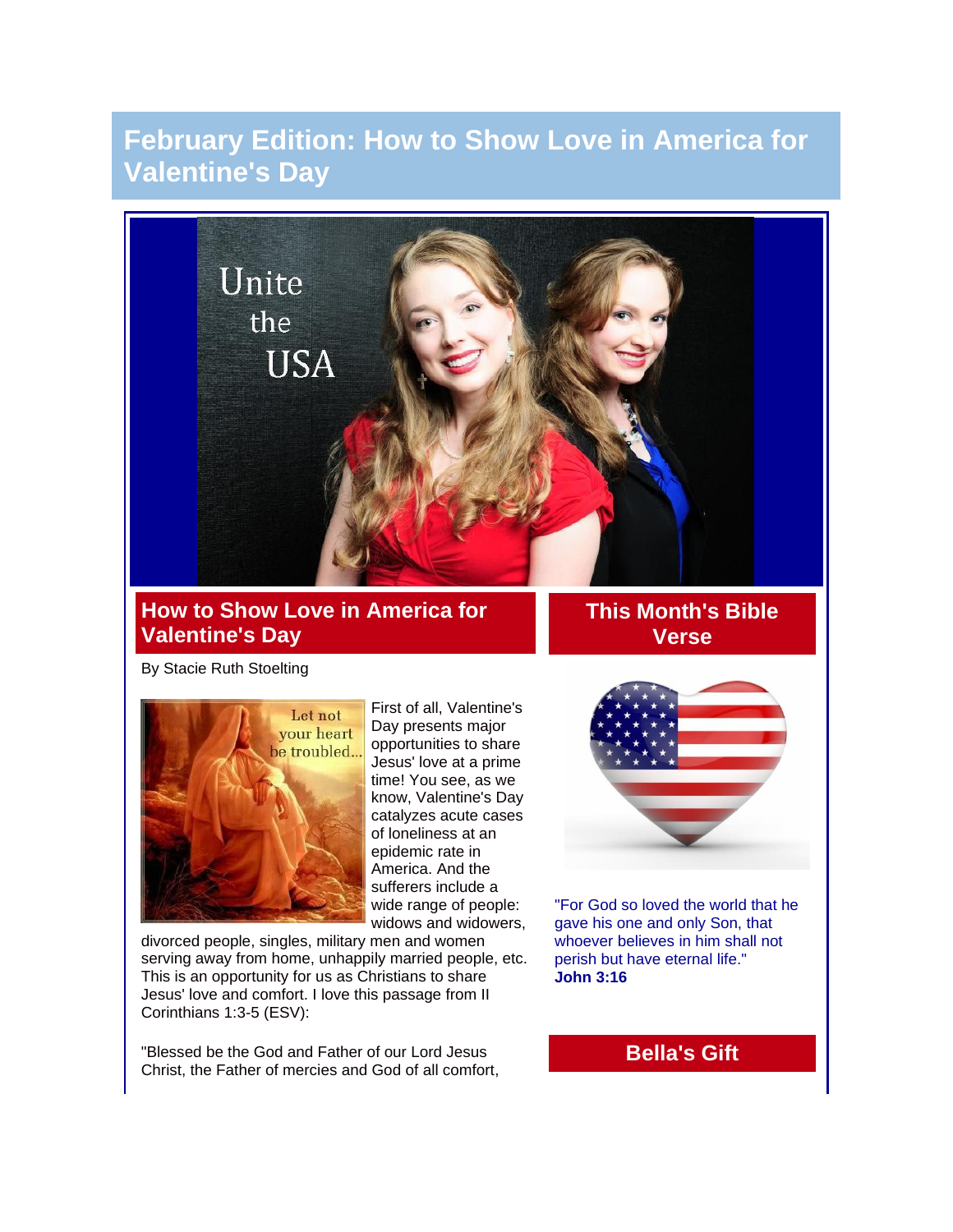who comforts us in all our affliction, so that we may be able to comfort those who are in any affliction, with the comfort with which we ourselves are comforted by God. For as we share abundantly in Christ's sufferings, so through Christ we share abundantly in comfort too."

In fact, the best way to love America is to love Americans with Christ's love and love the Lord, who allowed America to be founded.

Look around you: In America, a lot of people's hearts ache today. Be the deliverer of Christ's comfort. Let's cover the main heart health trouble in America and answer it with God's Word:

- Are you lonely? Jesus IS with you. In Matthew 28:20, Jesus Christ Himself said, "I am with you all the days (perpetually, uniformly, and on every occasion), to the [very] close and consummation of the age."
- Are you persecuted and rejected? He will help you shake the dust off your feet and enter new territory for His kingdom. Jesus said, "And wherever they do not receive and accept and welcome you, when you leave that town shake off [even] the dust from your feet, as a testimony against them." (Luke 9:5)
- Are you afraid? Let the Lord draw you close to Himself and carry you. "Even to your old age I am He, and even to hair white with age will I carry you. I have made, and I will bear; yes, I will carry and will save you." (Isaiah 46:4)
- Have you been forsaken by a person or group of people? Embrace Christ and realize that He will never forsake you. "...He [God] Himself has said, I will not in any way fail you nor give you up nor leave you without support. [I will] not, [I will] not, [I will] not in any degree leave you helpless nor forsake nor let [you] down (relax My hold on you)! [Assuredly not!]" (Hebrews 13:5, AMP)

And now it's your turn. Ask the Lord to bring someone to mind that needs to hear from you. Perhaps it's a veteran. Perhaps it's a military family. Or could it be one of your loved ones with whom you've lost touch? With prayer, share the truth in the preceding points and Scriptures with that person or group of people.



*Good News: Rick and Karen Santorum have written a new book called Bella's Gift. Released near Valentine's Day, Bella's Gift is a book that will touch your heart. It is a must-read. Read more about it here:*

On May 13, 2008, the Santorum family welcomed their eighth child into the world. Isabella Maria was born with a rare genetic condition called Trisomy 18, or Edward's Syndrome. Only 10 percent of children with Trisomy 18 are born alive, and 90 percent of those children do not make it to their first birthday. Faced with these bleak statistics, doctors told the family to prepare for Bella's death. Instead, they chose to celebrate her life.

Over the next six miraculous years, the Santorum family adjusted to life with a special needs girl-and watched her transform the lives of everyone around her. In many days of sickness and joy, she became an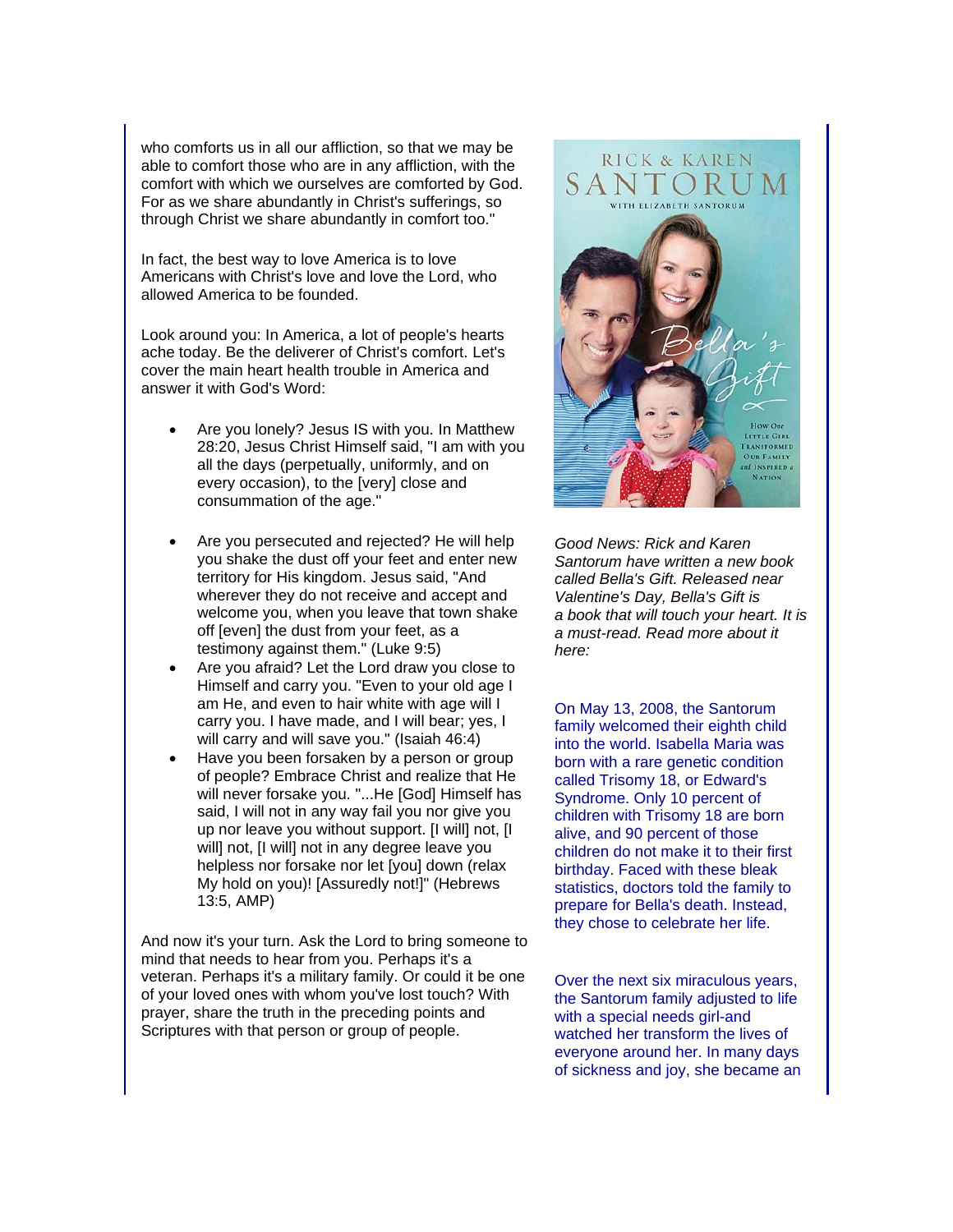Let us share about the One who binds up the wounds of the brokenhearted! Again, to love America well, each of us must love our fellow Americans and our Lord, who allowed America to be founded in the first place. Now, the real question remains: Near Valentine's Day, will you share Christ's love in America?

*Stacie Ruth Stoelting and her sister, Carrie Beth Stoelting, are recording artists and authors of the book Unite the USA, recently endorsed by Mike Huckabee, Pat Boone, Rick Santorum (Patriot Voices), Tony Perkins (Family Research Counsel), and Mathew Staver (Liberty Counsel). If you haven't yet known Jesus as Savior and Lord, let Him inside your heart today. You can receive prayer and learn more about how to know God on the "Know God" page of their web site, [www.PrayingPals.org.](http://www.prayingpals.org/) Also, learn more about their Christ-focused, patriotic mission at [UnitetheUSA.org](http://r20.rs6.net/tn.jsp?e=001oy7Avn_kky71iiXeTCRgJE5xpFksdlJXYurflXuga0R8FpB1Bb52OCsroI4Nd86L4aBU8PyC2Bwkxx9qW6CS8WDBwwupC38aaOYCxPg3T2Y=)*

#### **In God We Still Trust Video**

Our country needs to turn to Jesus. Listen to "In God We Still Trust" for inspiration to keep "fighting the good fight". For hope and encouragement, listen to Stacie Ruth and Carrie Beth sing "In God We Still Trust".

inspiration to her community and, ultimately, to the nation. Bella's Gift details the peaks and valleys, the joys and sufferings, and the incredible value of life with a special needs child. In a world that often measures worth according to usefulness, Bella's story is a reminder that our real value lies in our capacity to love.

**Learn more at [www.bellasgiftbook.com.](http://r20.rs6.net/tn.jsp?e=001oy7Avn_kky71iiXeTCRgJE5xpFksdlJXYurflXuga0R8FpB1Bb52OCsroI4Nd86L4aBU8PyC2BxnBdMkCrJdZtE0kwzfQEvyb5beCthlo0lFAF9uAH1iyA==)**

#### **Featured Founding Father**



**Thomas Mifflin** (January 10, 1744 - January 20, 1800) was a Founding Father from Philadelphia, Pennsylvania. Mifflin was the first governor of Pennsylvania. In addition to signing the U.S. Constitution, he also served in the American Revolution. Mifflin was a major general in the Continental Army and the 1st and 3rd Quartermaster General.

Mifflin's accomplishments in government include: serving in the Pennsylvania Provincial Assembly, being President of the Continental

In God We Still Trust

*In God We Still Trust* **A CD by Stacie and Carrie Stoelting**